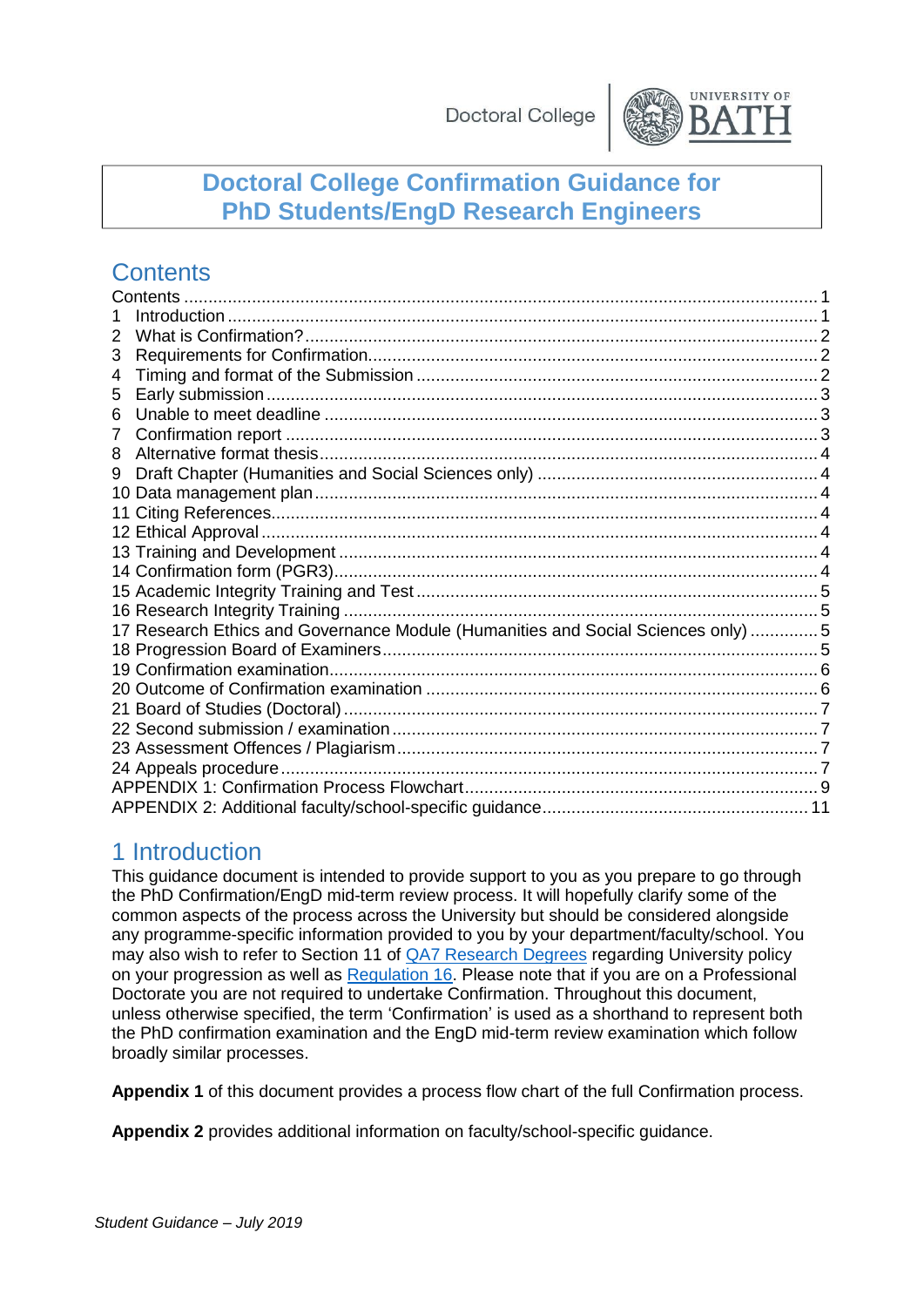## <span id="page-1-0"></span>2 What is Confirmation?

Confirmation is a formal progression point that you must successfully pass in order to continue with your PhD/EngD studies and have your doctoral registration confirmed. Students will be transferred to an MPhil registration, awarded a lower level exit award, or withdrawn from study if they do not pass this examination. Confirmation consists of a written submission and an oral defence of the work. Confirmation can occur at different points depending on your programme. For example, standard full-time PhD programmes will usually have Confirmation around twelve months after initial registration, whereas for part-time programmes it will be at eighteen months, and for integrated PhDs and the EngD it may occur two years after registration. Your individual deadline for you to submit your Confirmation report and associated documents will be agreed at Candidature.

During Confirmation, you will be assessed by two internal Examiners to see whether you have reached an appropriate level of understanding in your area of research, are capable of carrying out your research at doctoral level and also whether you are capable of successfully completing on time before your registration end date. It is designed to be a developmental process and can help you obtain feedback from academic staff internal to the University, but independent from your supervision team.

## <span id="page-1-1"></span>3 Requirements for Confirmation

In order to successfully pass Confirmation, you are required to undertake the following (where appropriate):

- 1. Submit a Confirmation report
- 2. Develop and submit a data management plan
- 3. Submit at least one draft chapter of your thesis
- 4. Obtain and submit ethical approval (where required)
- 5. Complete any training and development identified at Candidature
- 6. Complete your section of the Confirmation form (PGR3).

You are also expected to successfully pass the following tests:

- 7. Academic Integrity Test
- 8. Research Integrity Test
- 9. Research Ethics and Governance training module *(Humanities & Social Sciences students only)*

You may also be required to take part in:

10. Any departmental/faculty/school-specific activities related to Confirmation

Further detail about the requirements can be found in the sections below.

Please note that you are only permitted **two** attempts to successfully complete Confirmation [\(see Regulation 16\)](http://www.bath.ac.uk/regulations/Regulation16.pdf). You are expected to ensure all of the requirements for Confirmation listed above are completed (where appropriate). If they are not, your Confirmation examination will be permitted to go ahead, but the **outcome of the examination will not be considered by the Board of Studies (Doctoral) unless all requirements for Confirmation have been met**.

## <span id="page-1-2"></span>4 Timing and format of the Submission

You are required to submit your Confirmation report and associated documentation by the deadline given at Candidature. Your exact deadline can be viewed in your MyDetails section in [SAMIS. I](http://www.bath.ac.uk/samis)f possible, you are encouraged to aim to submit in advance of this deadline, in order to ensure that there are no unnecessary delays to your Confirmation examination. This is good practice as it also provides you with a safeguard should issues arise nearer your deadline.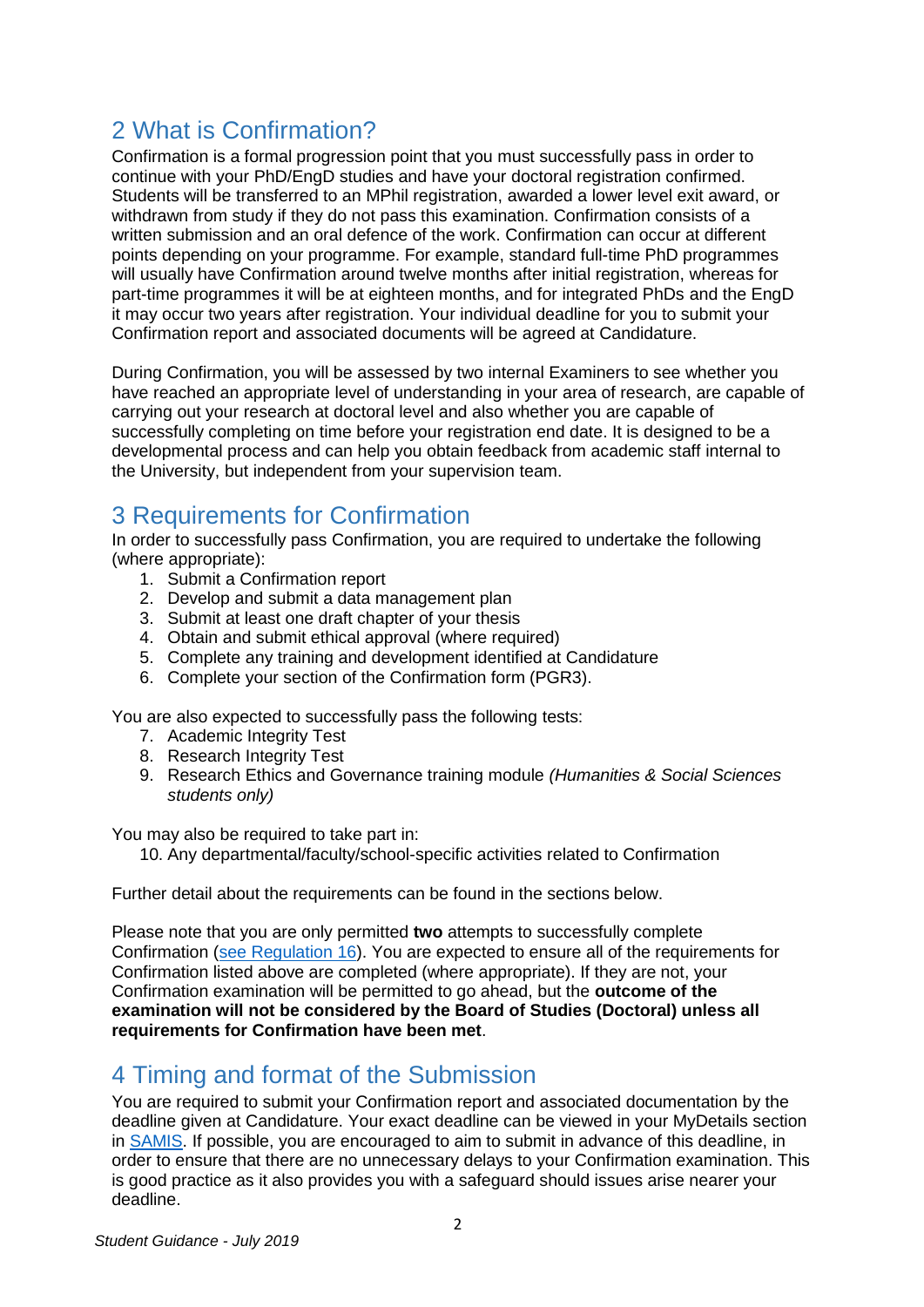You are required to submit your Confirmation report, draft chapter (where appropriate), data management plan and ethical approval (1-4 in the above list) electronically through Moodle via the [Doctoral College Submission](https://moodle.bath.ac.uk/course/view.php?id=58088) page. This will be regarded as your primary submission. Your documents will then be automatically reviewed by [URKUND,](https://www.urkund.com/student/) a web-based plagiarism detection service used by the University to identify any similarities between student work and existing sources elsewhere. Your department/faculty/school may also ask you to submit paper copies of your report and associated documents, and therefore you should seek clarification from your department/faculty/school (see also appendix 2). The Doctoral College will attempt to process your documents and forward them to the internal Examiners within two weeks of submission (where no issues arise with the submission).

#### <span id="page-2-0"></span>5 Early submission

You may wish to submit your Confirmation Report and associated documents before your deadline as advised above. If this is the case, please notify your supervisor and the [Doctoral](http://www.bath.ac.uk/corporate-information/doctoral-college-support-contacts/) [College](http://www.bath.ac.uk/corporate-information/doctoral-college-support-contacts/) who will be able to accommodate your early submission.

## <span id="page-2-1"></span>6 Unable to meet deadline

It is important for you to meet the deadline for submission given to you for Confirmation, as failure to submit by the deadline will normally result in failing the first attempt. However, if you become at all concerned that you are unable to meet your deadline, you are strongly encouraged to talk to your Supervisor or the [Doctoral College](http://www.bath.ac.uk/corporate-information/doctoral-college-support-contacts/) as soon as possible, who will be able to provide you with guidance and support. You can also find information on [suspending your studies](http://www.bath.ac.uk/guides/suspending-your-studies-if-you-are-a-doctoral-student/) on the Student Services web pages.

## <span id="page-2-2"></span>7 Confirmation report

The format of your Confirmation report (or major report for EngD Research Engineers) will vary, depending on your department/faculty/school requirements (see also appendix 2). The Confirmation report should be written in a way that demonstrates your knowledge of the research area. It should evidence research already undertaken, provide information on what further research will be conducted and confirm how it will be accomplished. You can find guidance in [Appendix 5 of QA7](https://www.bath.ac.uk/publications/qa7-research-degrees/attachments/QA7_Appendix_5_-_Confirmation_of_PhD_Registration.pdf) *Research Degrees*, on points to consider when writing up your report.

The following is a general guide to what you **may** be required to include in your report, but you are **strongly advised to discuss this with your Supervisor and refer to your specific departmental/faculty/school guidance (see appendix 2)**:

- Introduction
- Aims and objectives
- Literature review
- Confirmation as to why the research is being conducted
- Statement of work conducted so far
- Research methodology
- Timetable of planned work up to completion
- Contents page of full thesis with chapter titles. Summaries of each chapter may be required by some departments
- Relevant appendices
- Statement on ethical considerations
- Bibliography/references

The word limit for your report should also be specified in your departmental/faculty/school guidance (see appendix 2).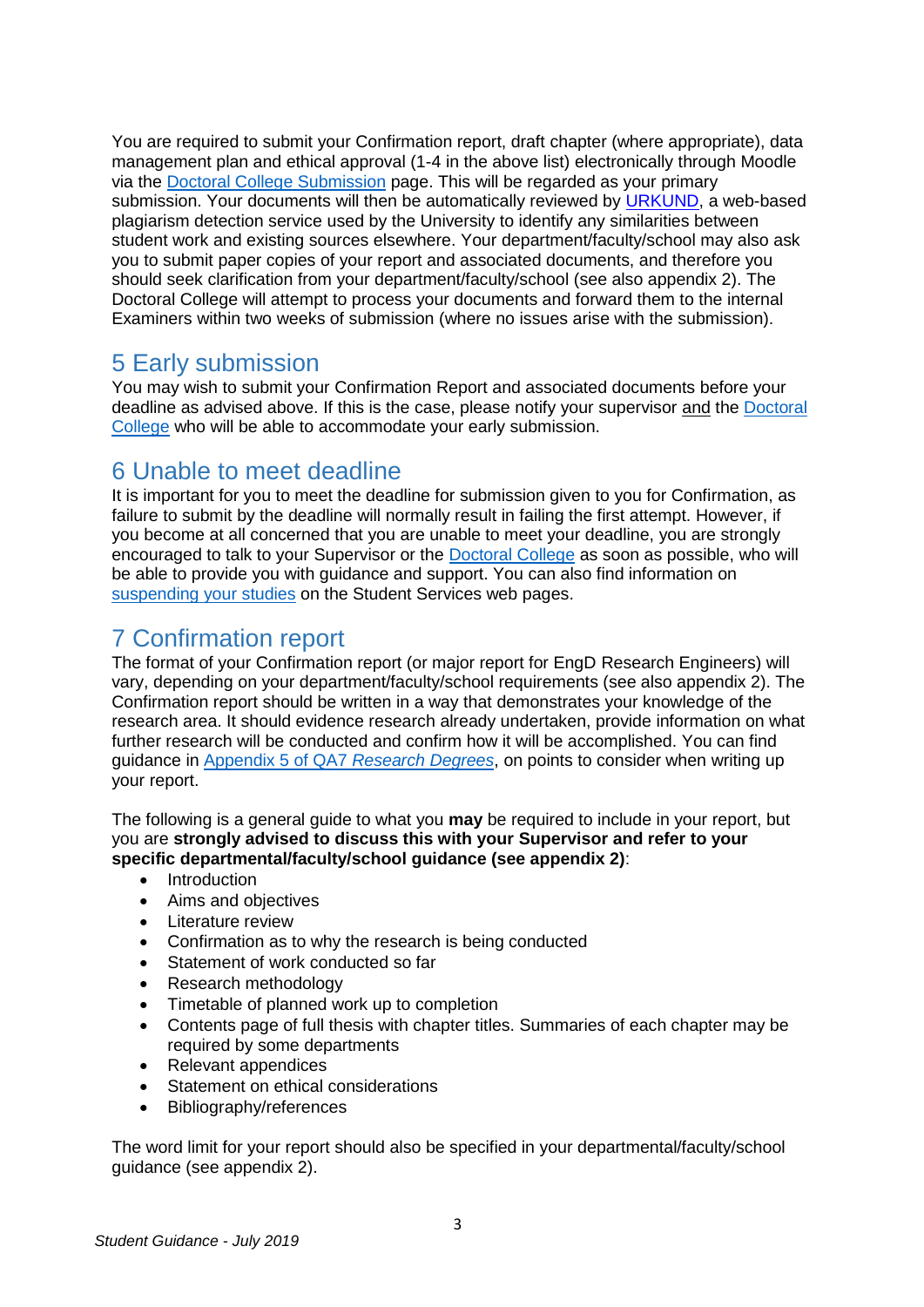## <span id="page-3-0"></span>8 Alternative format thesis

If you are planning to eventually submit your final thesis in an [alternative format,](https://www.bath.ac.uk/publications/submitting-an-alternative-format-thesis/attachments/alt-thesis-online-faqs.pdf) you will need to discuss the format of your Confirmation report with your Supervisor, consider the further [information on alternative format thesis,](https://www.bath.ac.uk/publications/qa7-research-degrees/attachments/QA7_Appendix_6_-_Specifications_for_Higher_Degree_Theses_and_Portfolios.pdf) and follow departmental/faculty/school guidance. Please note that the content of your Confirmation report does not commit you to a particular format for your thesis.

### <span id="page-3-1"></span>9 Draft Chapter (Humanities and Social Sciences only)

Students within the Faculty of Humanities and Social Sciences are also required to submit at least one draft chapter of their thesis/portfolio. QA7 Appendix 6 provides a [Specification of](https://www.bath.ac.uk/publications/qa7-research-degrees/attachments/QA7_Appendix_6_-_Specifications_for_Higher_Degree_Theses_and_Portfolios.pdf) [Higher Degree theses and portfolios.](https://www.bath.ac.uk/publications/qa7-research-degrees/attachments/QA7_Appendix_6_-_Specifications_for_Higher_Degree_Theses_and_Portfolios.pdf) You will also need to speak to your Supervisor for further information on which draft chapter needs to be provided.

#### <span id="page-3-2"></span>10 Data management plan

You will be required to develop a data management plan as part of the confirmation process and in line with the requirements stated in the [University's Research Data Policy.](http://www.bath.ac.uk/corporate-information/research-data-policy/) This is to confirm how your research data will be handled during and after your doctorate. You can find guidance about [writing a data management plan](https://library.bath.ac.uk/research-data/data-management-plans/overview) as well as a specific [data management plan](https://library.bath.ac.uk/research-data/data-management-plans/university-dmp-templates) [template](https://library.bath.ac.uk/research-data/data-management-plans/university-dmp-templates) that doctoral students/research engineers can use to support this activity.

#### <span id="page-3-3"></span>11 Citing References

You will need to ensure that any sources you draw from in your Confirmation submission (including sources of your own work) are referenced correctly to avoid plagiarism. The Library has further guidance on Citing [References.](https://library.bath.ac.uk/referencing) Your Confirmation documentation will automatically be submitted to [URKUND](https://www.urkund.com/student/) upon submission through Moodle to check for potential plagiarism. The University takes academic misconduct very seriously and if there is a suspected assessment offence such as plagiarism in the Confirmation report there may be a delay to the Confirmation examination until an investigation has been carried out.

### <span id="page-3-4"></span>12 Ethical Approval

If your research has ethical implications, you are required to discuss this further with your Supervisor and seek ethical approval where appropriate. This will need to be submitted as part of your Confirmation submission. You may wish to contact your [Departmental Research](http://www.bath.ac.uk/statutory-bodies-committees/bodies-and-committees-senate/ethics/dreos.html) [Ethics Officer](http://www.bath.ac.uk/statutory-bodies-committees/bodies-and-committees-senate/ethics/dreos.html) who will be able to provide you with departmental/faculty/school-specific guidance on what is required for obtaining ethical approval. General guidance on [research](http://www.bath.ac.uk/topics/research-integrity-and-ethics/) [integrity and ethics](http://www.bath.ac.uk/topics/research-integrity-and-ethics/) as well as [carrying out ethically responsible research](http://www.bath.ac.uk/guides/carrying-out-ethically-responsible-research/) can be found on the University web pages.

## <span id="page-3-5"></span>13 Training and Development

Your requirements for undertaking training/professional development/personal development activities will have been specified at Candidature. It is your responsibility to ensure that this (or equivalent) is completed in time for Confirmation. Please note that the Examiners' recommended outcome of your Confirmation examination will not be presented to the Board of Studies (Doctoral) for approval until all training requirements have been successfully met. You can find out further information about what development opportunities the Doctoral College can offer via the [DoctoralSkills](http://www.bath.ac.uk/guides/doctoralskills-workshops-and-courses/) web pages.

#### <span id="page-3-6"></span>14 Confirmation form (PGR3)

The Confirmation form (PGR3) provides essential information about your Confirmation submission to the Progression Board of Examiners. All PhD students undertaking Confirmation from November 2018 will need to complete the form through [SAMIS.](http://www.bath.ac.uk/samis) EngD Research Engineers and MPhil students will receive a copy of the form from their Doctoral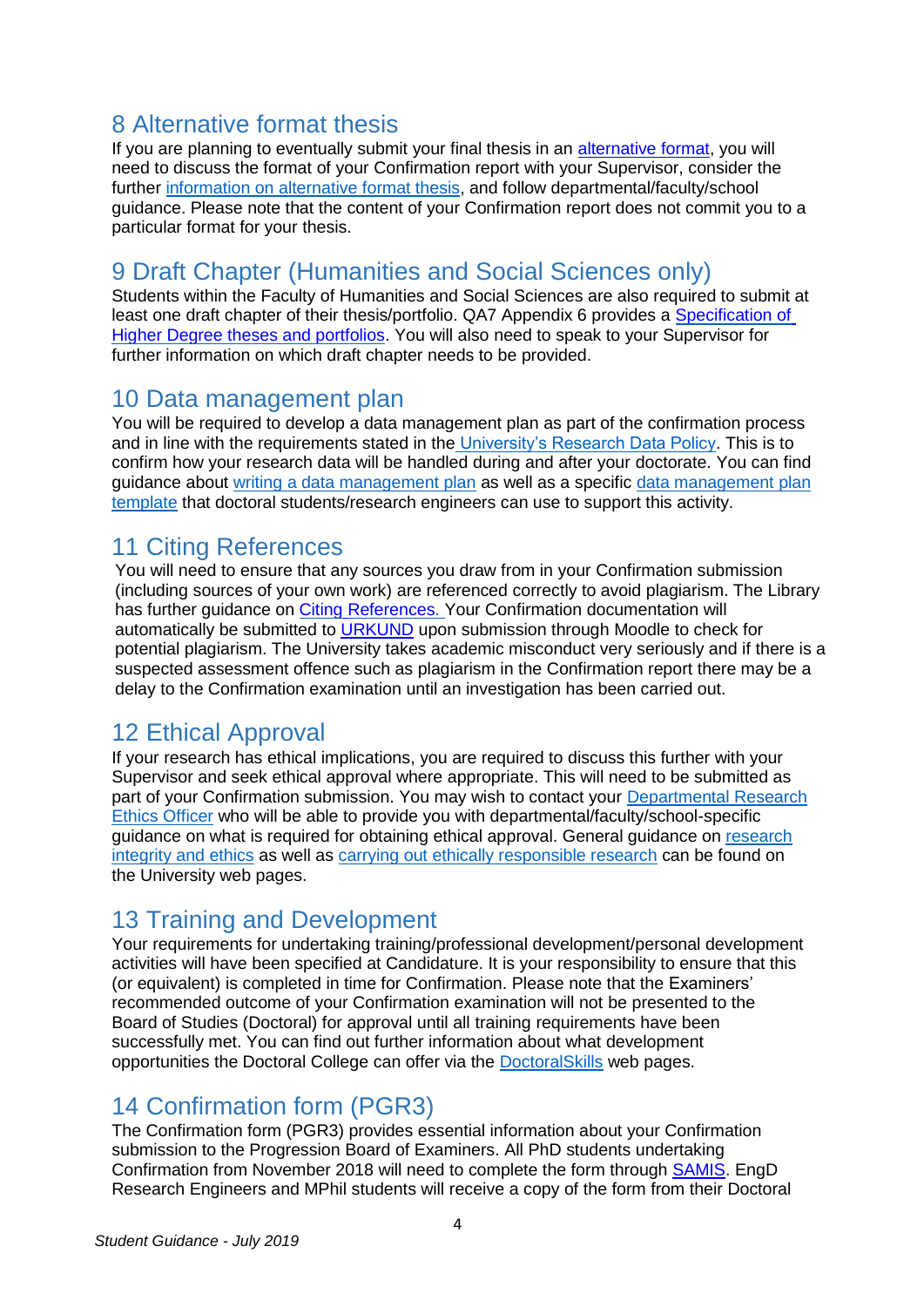#### Programmes Administrator.

You will receive a reminder email three months before your deadline to encourage you to start thinking about completing the Confirmation form (PGR3). Although you can start your section of the Confirmation form (PGR3) at any point once the task becomes available, it is recommended that you complete and submit the form once you have submitted your report (and associated documents) and once your training record is up-to-date (in line with the requirements set out at Candidature). You can view the questions in advance by going into the task and clicking on each page of the task (however **do not** click on save and submit on the final page **until** you have completed all of the questions). You are expected to liaise with your Supervisor before completing your part of the form. Once you have completed your section, this is then sent to your Supervisor to provide a commentary on your progress so far and their opinion of whether the research is on track for an on-time thesis submission.

Please note that once you have submitted your task you will be unable to go back and edit your response. Therefore, please take care to review your responses before submitting your task. In the rare instance you need to include further information, please contact your supervisor and/or your Doctoral Programmes Administrator.

The information provided in PGR3 is then passed to the Progression Board of Examiners in advance of your examination. Following your examination, you will be given the opportunity to view the examiners feedback and provide your own comment on the process. The form is then signed off by the Director of Studies before finally being considered at the Board of Studies (Doctoral). For those of you that have completed your PGR3 form online, you will be able to view it through [SAMIS](https://samis.bath.ac.uk/) by going to the 'PGR Student Details'' screen.

Please note that you may lose formatting (such as bullet points) if copying and pasting your answers into the task for PGR3. Please ensure that you use text (such as A. B. C.) to separate points instead.

### <span id="page-4-0"></span>15 Academic Integrity Training and Test

The [academic integrity training](http://www.bath.ac.uk/learningandteaching/epigeum.bho/index.html) provides all doctoral students/research engineers with a basic knowledge and understanding of good academic practice. You are required to undertake this training and then successfully pass the associated test in order to progress through Confirmation. The test is available through [Moodle,](https://moodle.bath.ac.uk/) please search for 'Academic Integrity' and click in to your departmental/school page.

#### <span id="page-4-1"></span>16 Research Integrity Training

You are also required to successfully complete the research integrity training to ensure compliance with the UUK Concordat to Support Research Integrity. This training is offered through [Moodle, p](https://moodle.bath.ac.uk/enrol/index.php?id=56559)lease search for 'Concordat to Support Research Integrity (Doctoral Students)'.

#### <span id="page-4-2"></span>17 Research Ethics and Governance Module (Humanities and Social Sciences only)

Doctoral students from the Faculty of Humanities and Social Sciences are also required to complete the Research and Ethics Governance module in Moodle. Further information about the module and instructions on how you take it can be found on the [DoctoralSkills](http://www.bath.ac.uk/guides/doctoralskills-online-learning/) web pages.

#### <span id="page-4-3"></span>18 Progression Board of Examiners

The Progression Board of Examiners will usually consist of two members of academic staff who are **not** part of your supervision team. In certain circumstances, the Progression Board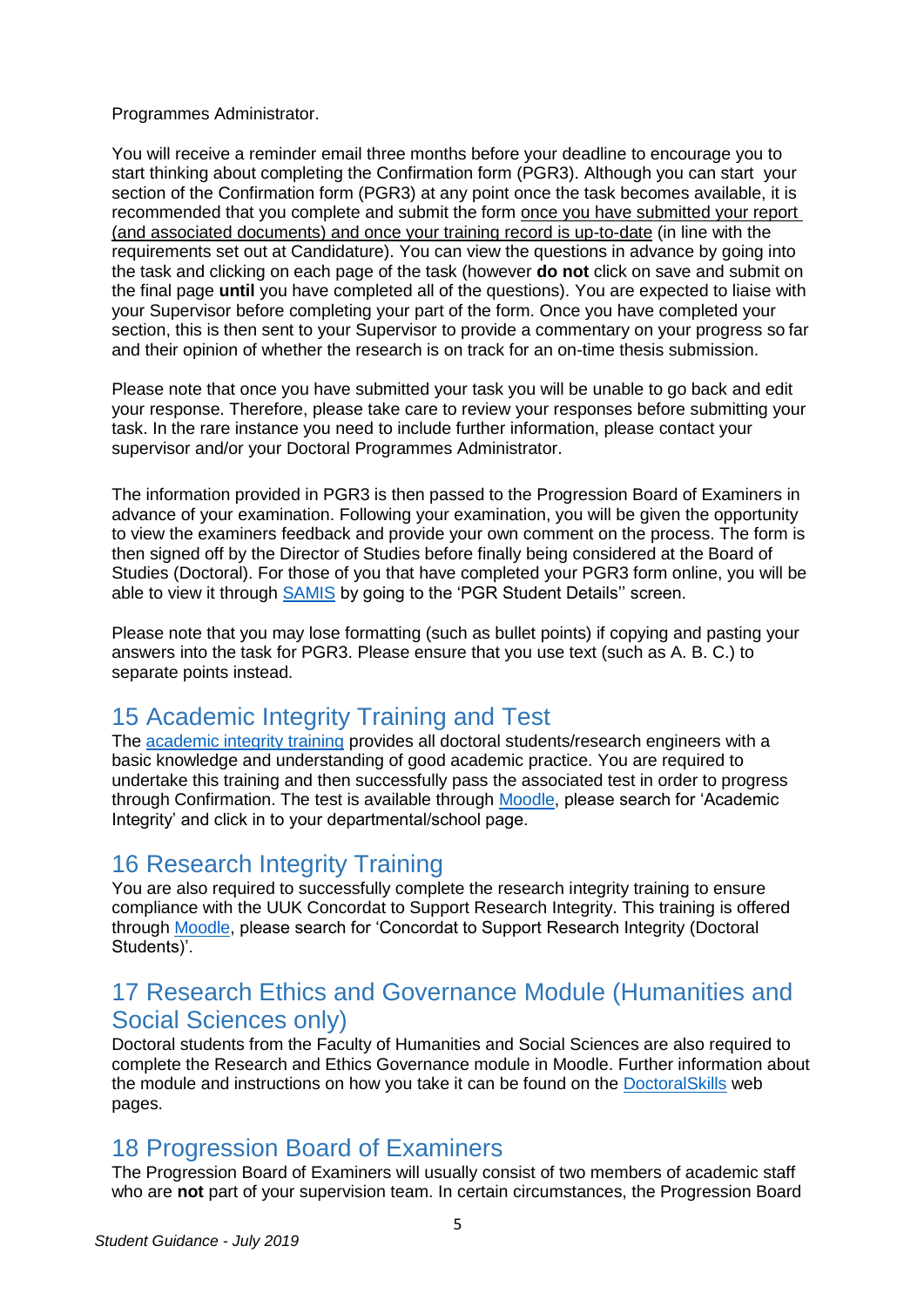of Examiners may also include an Independent Chairperson who will not take part in the examination, but who will assist the examiners in ensuring that the examination is fair and conducted in accordance with the University's Regulations (this is a mandatory requirement for the School of Management).

Your Supervisor will be required to start the process for appointing the Progression Board of Examiners for your Confirmation examination around three months before your deadline for submitting the Confirmation report (and associated documents).

#### <span id="page-5-0"></span>19 Confirmation examination

Your Supervisor will be encouraged to organise for your Confirmation examination to be held within four weeks of the Doctoral College sending your Confirmation report on to the Progression Board of Examiners. Your Supervisor/lead examiner will confirm the date, time and place of your examination. Supervisors are not usually required to be present during the Confirmation examination (with the exception of the School of Management where attendance is mandatory, and the Faculty of Humanities and Social Sciences where attendance is strongly recommended). However in certain circumstances, they may be permitted to be in attendance but must not be involved in the examination. Your department/faculty/school will be able to advise you further on Supervisor attendance. You will need to give permission for your Supervisor to attend. From November 2018, you will be asked to provide permission when completing of the PGR3 form.

Your Confirmation examination will consist of a discussion between you and your Examiners about your research. In some instances, depending on your discipline, you may also be required to give a short presentation. In some cases, these may be open to other interested students and staff to attend.

Your Examiners will then hold a closed meeting to discuss and agree a recommendation, after which you will be informed of the provisional outcome of your examination. Your department/faculty/school will be able to advise you as to the specific requirements for your Confirmation examination.

Timings for the examination will vary depending on your department/faculty/school and your research area, but an average examination would usually last between one/two hours. Your examination may take place in an academic's office, or in a suitable room elsewhere. The room must have the correct equipment needed for you to conduct your examination presentation.

For further information on points to consider during your examination, you may wish to access [Appendix 5 of QA7 Research Degrees.](https://www.bath.ac.uk/publications/qa7-research-degrees/attachments/QA7_Appendix_5_-_Confirmation_of_PhD_Registration.pdf)

### <span id="page-5-1"></span>20 Outcome of Confirmation examination

The Progression Board of Examiners will recommend one of the following outcomes to Board of Studies (Doctoral) for **PhD students**:

- 1. that the candidate's registration for the Degree of Doctor of Philosophy be confirmed; or
- 2. that the candidate be permitted to make a second submission for confirmation within a timescale to be determined by the Progression Board of Examiners; or
- 3. that the candidate's registration be transferred to the Degree of Master of Philosophy; or
- 4. that the candidate having failed to achieve the standard required for continuation as a candidate for the degree of Master of Philosophy, be required to withdraw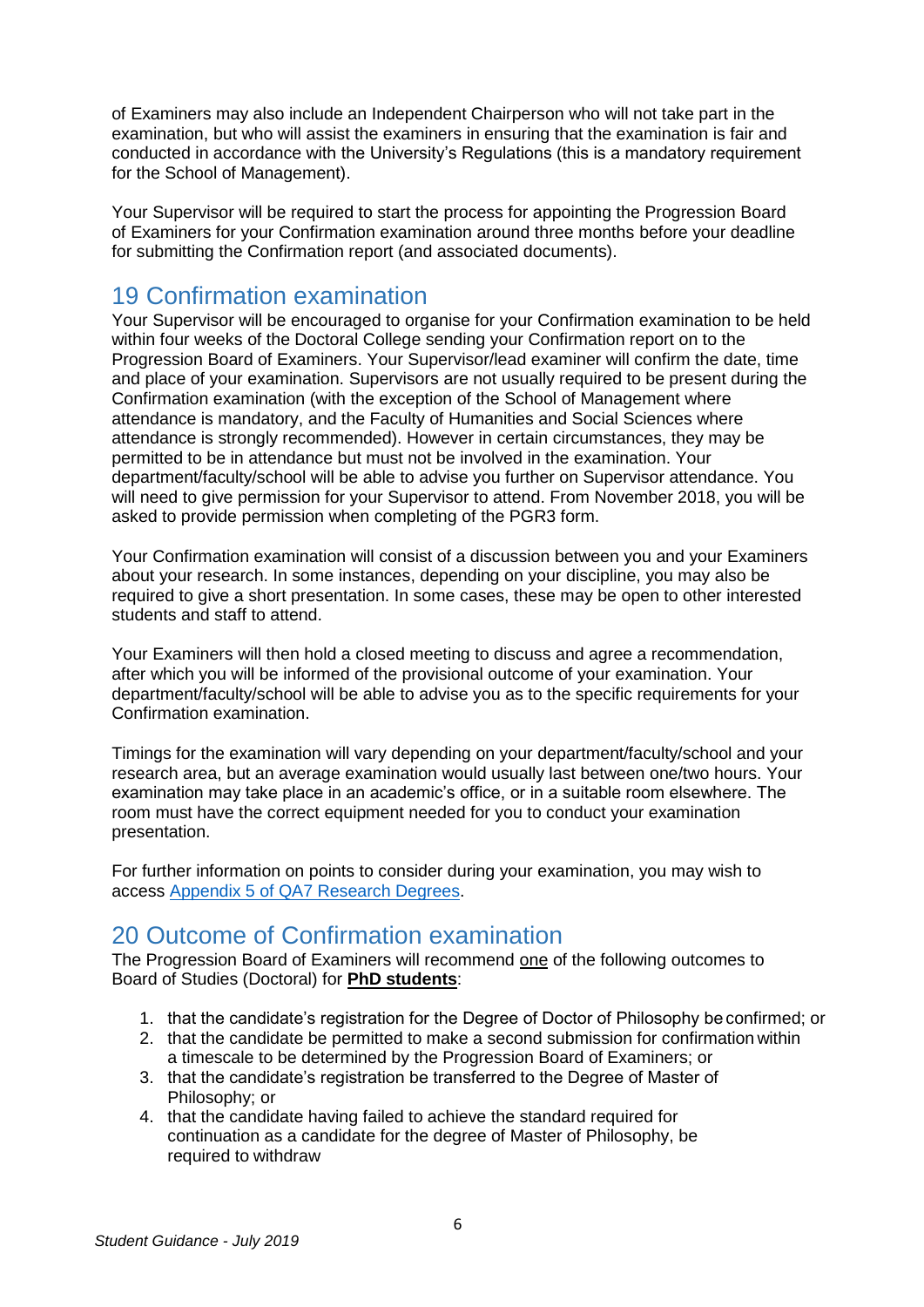The Progression Board of Examiners will recommend one of the following outcomes to Board of Studies (Doctoral) for **EngD Research Engineers**:

- 1. that the Research Engineer's registration for the Degree of Doctor of Engineering be confirmed; or
- 2. that the Research Engineer be permitted to make a second submission for confirmation within a timescale to be determined by the Progression Board of Examiners; or
- 3. that the Research Engineer be awarded an exit award of a Postgraduate Diploma or Degree of Master; or
- 4. that the Research Engineer, having failed both to achieve the standard required for continuation on the programme and the standard required for the award of Postgraduate Diploma or the Degree of Master, be required to withdraw.

You will be notified of the recommended outcome at the end of the examination and the Progression Board of Examiners will notify the Doctoral College of the outcome within two weeks of the examination. If the examiners are satisfied and your registration has been confirmed (outcome 1, above), you may still receive suggestions for further work or training that might be useful to pursue, but these are not a condition of passing the examination.

Where you are permitted to make a second attempt to pass the examination (outcome 2, above), the Progression Board of Examiners will clarify what work is required (i.e. written work only, oral examination only, both written work and oral examination). The Board will also set a provisional timescale for the re-submission (usually within six months for full-time students/research engineers and within nine months for part-time students).

#### <span id="page-6-0"></span>21 Board of Studies (Doctoral)

Board of Studies (Doctoral) is the University committee responsible for checking the examiners reports and approving the outcome of your Confirmation examination. The Board of Studies (Doctoral) normally meets every month (approximately every four/six weeks). Where a second attempt to pass the examination is permitted, the Board will formally agree the exact deadline for re-submission. You will be formally notified of the outcome by email from both the Secretary of the Board of Studies and Academic Registry shortly after the meeting.

#### <span id="page-6-1"></span>22 Second submission / examination

Depending on the details specified by the Progression Board of Examiners when they recommended that you are permitted to make a second attempt to pass Confirmation, you will either re-submit your amended report, attend a second examination, or undertake both. You are required to submit your second Confirmation report (and any other documents such as the draft chapter, where appropriate) electronically through Moodle via the [Doctoral](https://moodle.bath.ac.uk/course/view.php?id=58088)  [College Submission](https://moodle.bath.ac.uk/course/view.php?id=58088) page. You are **not required** to complete another PGR3 form for your second submission. Your department/faculty/school may also ask you to submit paper copies of your amended report and associated documents, and therefore you should seek clarification from your department/faculty/school (see also appendix 2). The Doctoral College will attempt to process your documents and forward them to the internal examiners within two weeks of submission (where no issues arise with the submission)

#### <span id="page-6-2"></span>23 Assessment Offences / Plagiarism

The procedures for dealing with any allegations of plagiarism and other assessment offences during the Confirmation process are set out in section 7 of [QA53 Examination and](https://www.bath.ac.uk/publications/qa53-examination-and-assessment-offences/)  [Assessment Offences.](https://www.bath.ac.uk/publications/qa53-examination-and-assessment-offences/)

## <span id="page-6-3"></span>24 Appeals procedure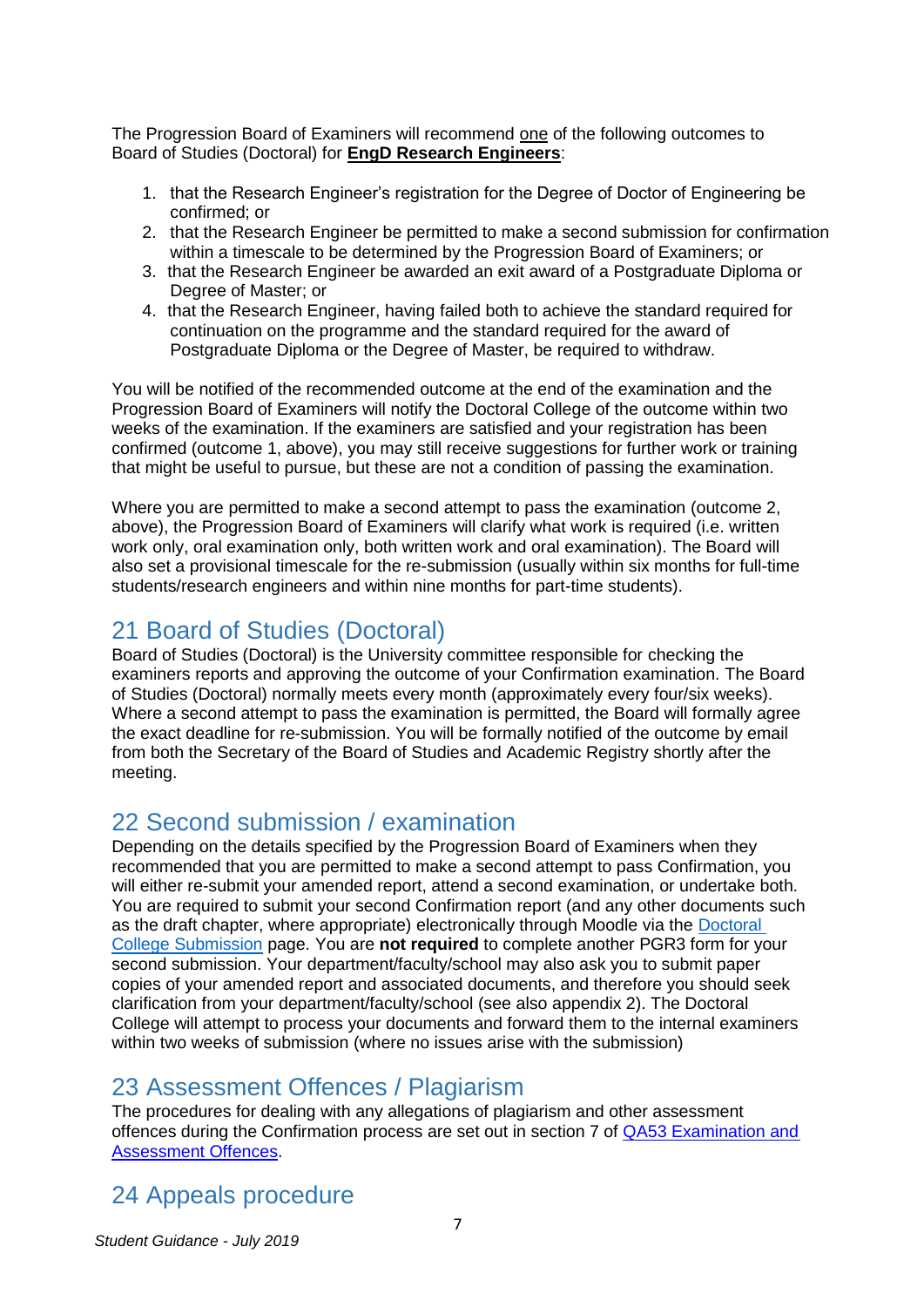If you are unhappy with the outcome of your Confirmation examination, the University's [Regulation 17](http://www.bath.ac.uk/regulations/Regulation17.pdf) sets out the grounds and process for appealing a decision of the Board of Studies, and the timescales by which you may appeal. The University provides general <u>[guidance about Academic Appeals and Reviews](https://www.bath.ac.uk/guides/appealing-against-an-academic-decision/)</u> and the <u>[Students' Union Advice and](https://www.thesubath.com/advice/)</u> [Support Service](https://www.thesubath.com/advice/) can provide independent guidance throughout the academic appeals process.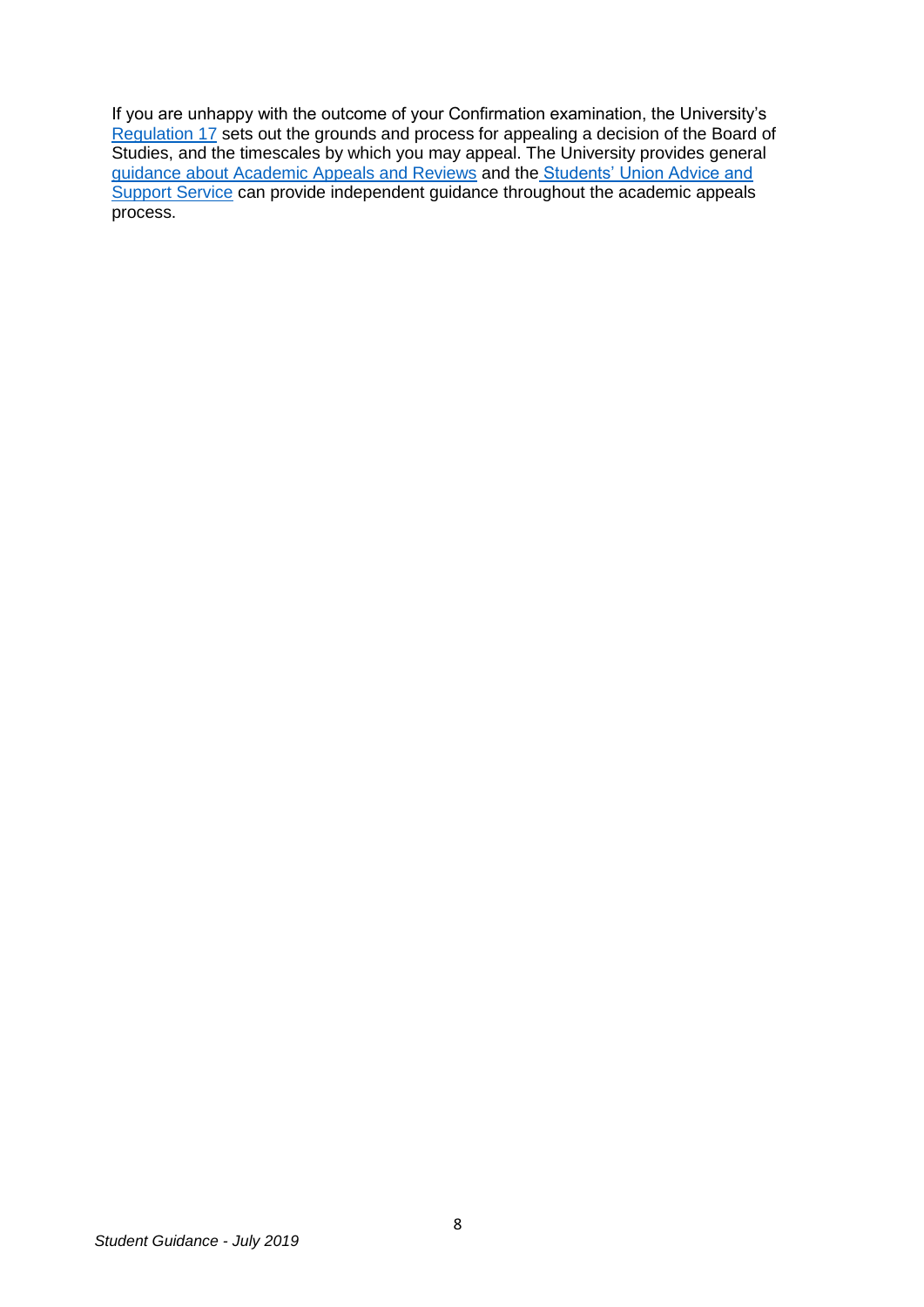# <span id="page-8-0"></span>APPENDIX 1: Confirmation Process Flowchart

| <b>ACTIVITY</b>                                                                                                                                                                         | <b>GENERAL TIMESCALE</b>                                       | <b>EXAMPLE TIMESCALE</b><br>(Full-time PhD with a<br>4 year registration) |
|-----------------------------------------------------------------------------------------------------------------------------------------------------------------------------------------|----------------------------------------------------------------|---------------------------------------------------------------------------|
| Complete training /<br>Obtain ethical approval /<br>Produce data management plan /<br>Produce Confirmation report / draft<br>chapter<br>Complete academic / research<br>integrity tests | <b>Between Candidature</b><br>and deadline for<br>Confirmation | $1 - 12$ months<br>(after registration)                                   |
|                                                                                                                                                                                         |                                                                |                                                                           |
| Supervisor to commence<br>appointment of Progression Board<br>of Examiners                                                                                                              | 3 to 6 months<br>before deadline for<br>Confirmation           | 6 - 9 months<br>(after registration)                                      |
|                                                                                                                                                                                         |                                                                |                                                                           |
| Student is reminded to start the<br>process for completing their section<br>of PGR3                                                                                                     | 3 months before<br>deadline for<br>Confirmation                | 9 months (after<br>registration)                                          |
| <b>Student submits their Confirmation</b><br>report / data management plan /<br>ethics approval / draft chapter                                                                         | By the deadline for<br>Confirmation                            | 12 months<br>(after registration)                                         |
| Student completes their section of<br>the PGR3 form & Supervisor<br>completes their section of the PGR3<br>form                                                                         | By the deadline for<br>Confirmation                            | 12 months<br>(after registration)                                         |
|                                                                                                                                                                                         |                                                                |                                                                           |
| Confirmation examination is held                                                                                                                                                        | Within 4 weeks of<br>submission                                | 13 months<br>(after registration)                                         |
|                                                                                                                                                                                         |                                                                |                                                                           |
| <b>Progression Board of Examiners</b><br>completes their section of PGR3                                                                                                                | 2 weeks after<br>Confirmation<br>examination                   | 13.5 months<br>(after registration)                                       |
|                                                                                                                                                                                         |                                                                |                                                                           |
| Student provides feedback in PGR3                                                                                                                                                       | 2 weeks + after<br>Confirmation<br>examination                 | 13.5 months<br>(after registration)                                       |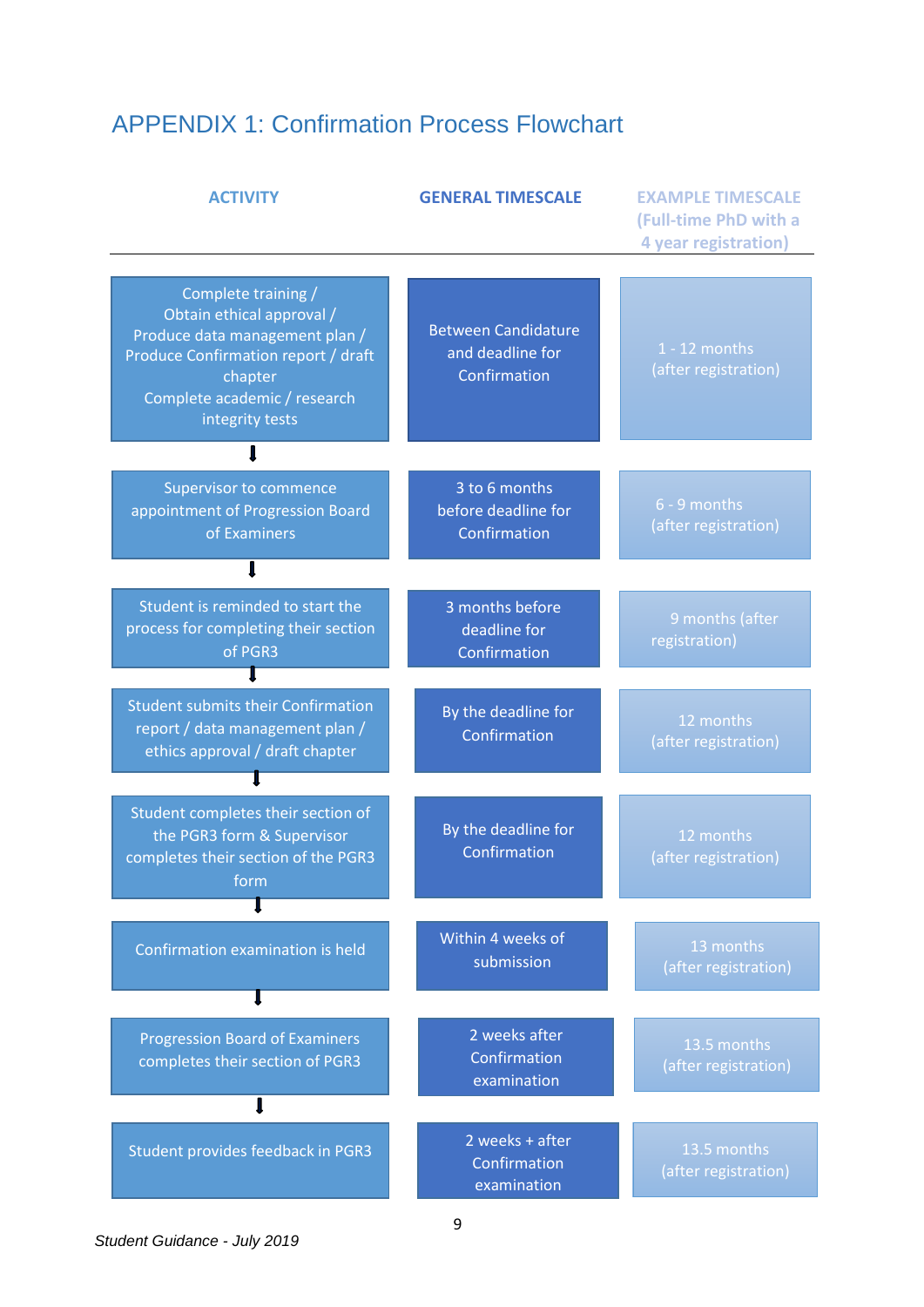| Director of Studies to sign off PGR3                                                              | 2 weeks + after<br>Confirmation<br>examination                 | 14 months<br>(after registration)        |  |  |  |
|---------------------------------------------------------------------------------------------------|----------------------------------------------------------------|------------------------------------------|--|--|--|
|                                                                                                   |                                                                |                                          |  |  |  |
| <b>Outcome of Confirmation</b><br>examination considered at Board of<br><b>Studies (Doctoral)</b> | Next appropriate<br>meeting<br>(meetings held every 4-6 weeks) | 15 / 15.5 months<br>(after registration) |  |  |  |
|                                                                                                   |                                                                |                                          |  |  |  |
| <b>Outcome of Board of Studies</b><br>(Doctoral) reported to student                              | Shortly after Board of<br><b>Studies (Doctoral)</b>            | $15.5/16$ months<br>(after registration) |  |  |  |

 $\pmb{\Downarrow}$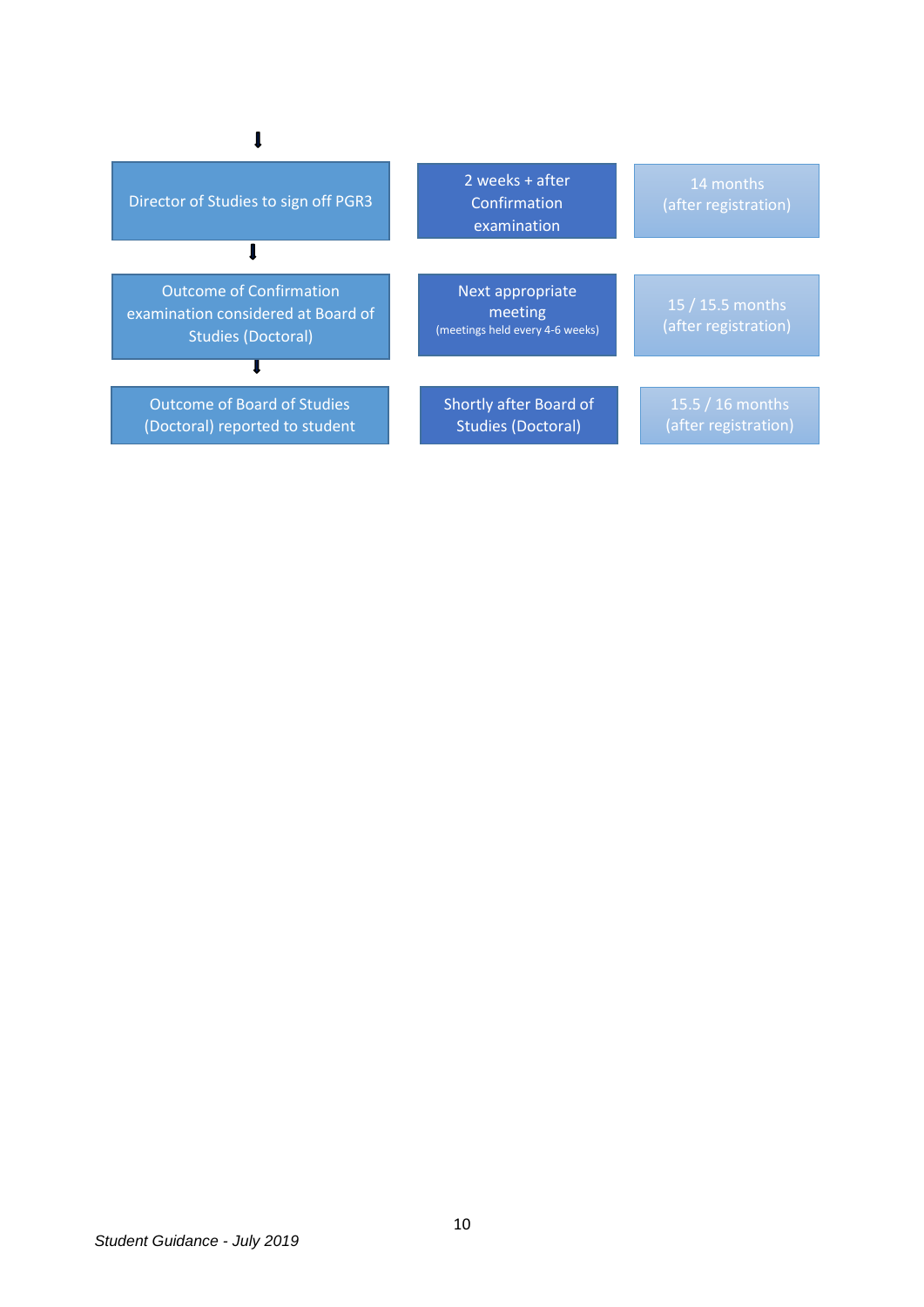## <span id="page-10-0"></span>APPENDIX 2: Additional faculty/school-specific guidance

*Please note that some departments may also provide further advice on Confirmation, alongside the faculty/school-specific information provided below:*

#### **Faculty of Engineering and Design**

- Confirmation occurs 12 months from date of registration (full-time PhD)
- Report to be written in the style of a research dissertation
- Report to be a maximum 50 pages cover to cover
- Format of the report:
	- a) Draft contents of the PhD, with short summaries of what will be covered in the main chapters
	- b) Introduction to the subject and essential background to the research
	- c) Objectives of the research and why it is important
	- d) Literature survey. This will not be as exhaustive as that found in the final PhD but will demonstrate that the student has a deep understanding of the field, that the student is able to source information and refer to it appropriately, that the student can distinguish the important from the unimportant, and that the student has identified gap(s) in present understanding which will form the basis for the present research. (The material presented in the confirmation report can be included in the final thesis and would not constitute plagiarism)
	- e) Description of the methods already used, and to be used, in the research
	- f) Discussion of any results obtained so far
	- g) Clear description of the future directions of the research, including planned activities, expected outcomes, risk mitigation measures, 'what if' scenarios, and a timetable which shows realistic timelines to graduation within the Faculty (full-time) target of 3 years (or 3.5 years if funding is available for this period)
	- h) List of references
- Alongside Moodle submission, two paper copies of your report should be submitted to the Doctoral Programmes Office (10 West 3.54) before 4pm of the deadline.

#### **Faculty of Humanities and Social Sciences**

- Report to be a maximum of 5,000 words (excluding references and appendices)
- Format of the report:
	- a) Abstract (200 words)
	- b) Context/background literature
	- c) Aims, objectives/research question(s)
	- d) Main research methods and rationale for these
	- e) Likely contribution to knowledge
	- f) Record of work completed and written progress to date and outline of remaining work to be completed
	- g) Contents page of full thesis (containing titles of chapters). Chapter summaries are not necessary at this stage but can be included if students wish
	- h) Detailed timetable for completion
	- i) Any issues relating to ethics not covered by the signed ethics forms
	- Suggested format of cover page of the report:
		- a) University of Bath logo
		- b) Department logo
		- c) Student name
		- d) Student number
		- e) Title
		- f) Date
		- g) Name of supervisors
- Ethical forms need to be signed off prior to any data collection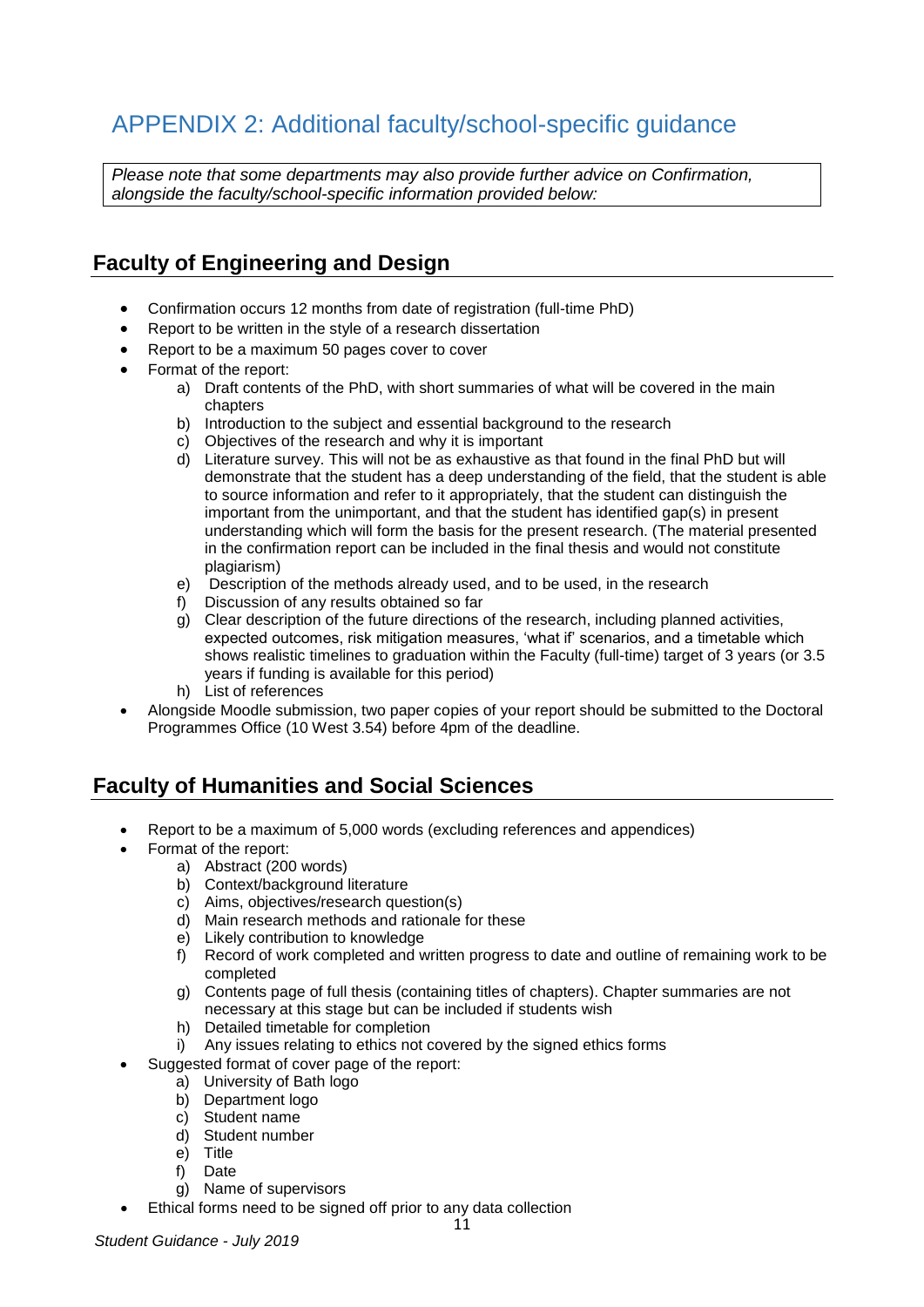- In the case of a student on a Collaborative/Interdisciplinary SWDTC programme, it is good practice if the second Examiner (i.e. not the Chair or Examiner One of the Progression Board of Examiners) is from either the University of Bristol or the University of Exeter (defined by the location of their Second Supervisor), where possible
- The oral examination (comprising a brief presentation by the student followed by questions and discussion) may or may not (depending on departmental practice) be open to other interested students and staff to attend.
- HSS would strongly recommend that the Lead Supervisor attend (but cannot participate). However, this is subject to permission by the candidate
- Where a department uses an open session, HSS recognises that occasionally an external academic may also attend. However they would not play a part in the formal examination of the student.
- HSS would expect that the Progression Board of Examiners would hold a closed meeting immediately after the oral examination to decide on the outcome. Where the presentation has been open to others, the Progression Board of Examiners may decide to hold closed discussions with the candidate at this stage if they wish.
- Where a department does not have set/block periods then the confirmation meeting should take place within one month of the submission of papers/report.

| <b>Department</b>        | <b>Programme</b>                  | <b>Confirmation report due</b>           |  |
|--------------------------|-----------------------------------|------------------------------------------|--|
|                          | Standard PhD                      | 12 months                                |  |
|                          | Standard Integrated PhD           | 24 months (12 months after start of PhD) |  |
|                          | NERC GW4+                         | 12 months                                |  |
|                          | <b>SWBio</b>                      | 18 months                                |  |
|                          | <b>WISE</b>                       | 24 months                                |  |
|                          | Catalysis                         | 12 months from registration at Bath      |  |
| Chemistry                | <b>CMAC</b>                       | 12 months                                |  |
|                          | Sustainable Chemical Technologies | 24 months (12 months after start of PhD) |  |
| <b>Computer Science</b>  | EngD                              | 24 months                                |  |
|                          | Doctoral College PhD              | 18 months                                |  |
| Mathematical<br>Sciences | Integrated PhD                    | 30 months (18 months after start of PhD) |  |
|                          | SAMBa Integrated PhD              | 30 months (18 months after start of PhD) |  |
|                          | <b>Condensed Matter Physics</b>   | 12 months from registration at Bath      |  |
| <b>Physics</b>           | Photovoltaics                     | 18 months                                |  |

#### **Faculty of Science**

• For the following programmes, Confirmation occurs at:

- Part-time students/research engineers have 50% extra time added to the standard full-time deadlines listed above (e.g. 18 months instead of 12 for a standard PhD)
- The viva should entail probing questioning of the candidate by the Progression Board of Examiners and may include an oral presentation by the student/research engineer, depending on discipline
- The student/research engineer should demonstrate: knowledge of their research area; evidence of conducting research, including (if appropriate) the generation and analysis of novel results, data or other outputs; a realistic future perspective
- The student/research engineer's report should document these aspects in detail and should be: written in a professional style; appropriately formatted; largely devoid of typographical and other minor errors; and should include a correctly formatted bibliography.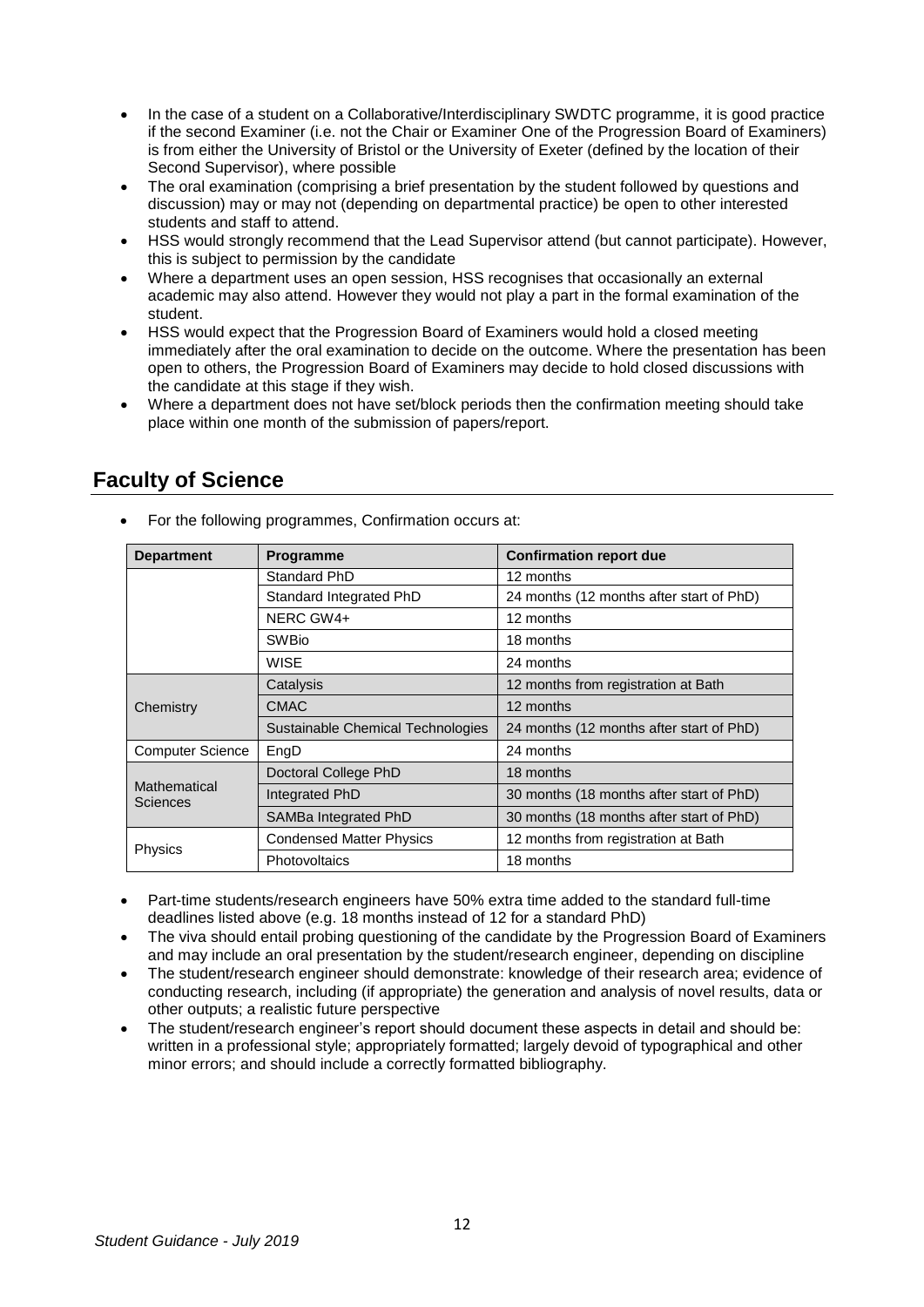#### **School of Management**

- Confirmation occurs:
	- o 12 months from date of registration for full-time PhD students
	- o 24 months from date of registration for part-time PhD students
	- o By June of the second year for ESRC students
	- o By October of the second year for Integrated PhD students
- What the panel will be looking for in detail will depend on the type of study you are undertaking (e.g. quantitative cross-national projects and ethnographic case studies have different research trajectories). Nonetheless, the panel will usually be looking for:
	- $\circ$  clear, answerable research questions and achievable research objectives
	- $\circ$  good understanding and explanation of relevant literature which contextualises your project
	- o some exploration of relevant theoretical issues or frameworks
	- $\circ$  robust research design and methodology, including appropriate treatment of ethical issues
	- o clear and feasible timetable for completion.
- Confirmation should occur prior to conducting major fieldwork
- Three soft bound copies of a written report should be submitted (alongside the electronic submission through Moodle)
- The report should be between 10,000-20,000 words (plus any supporting documents)
- The report will normally include:
	- 1. An introduction which provides a clear statement of the topic being investigated and an account of its academic and practical significance
	- 2. A review of the relevant literature, including an evaluation of key contributors in the area to be studied; an account of a conceptual perspective developed by the candidate; and any other relevant material
	- 3. A detailed account and justification of the epistemological perspective from which the research is being conducted, and an exploration of the methodological choices the candidate has (or proposes) to take
	- 4. A timetable of planned activities, including resource, access and funding considerations
	- 5. Any relevant appendices
	- 6. A statement regarding any ethical issues implicated in the conduct of the research.
	- 7. Bibliography/references.
- All involved will be informed of the date of the confirmation meeting at least one month in advance and panel members will also receive the Confirmation document at this point
- The Progression Board of Examiners will consist of two staff members as Examiners and a chairperson, approved by the Board of Studies (Doctoral). In exceptional circumstances a panel member may be drawn from outside the School.
- **The Chairperson** The primary role of the Chairperson is to ensure 'fair play' for the candidate, and that the rules as set out in this document are adhered to. It is also the role of the chairperson to arbitrate between Examiners in those instances where disagreements arise. The Chairperson may make a formal input into the discussion of the candidate's work if this is requested by the Examiners. At the end of the exam, the Chairperson will ask both candidate and Supervisor(s) to leave the examination room. They will then be called back to the room when the Examiners have reached their decision. The Chairperson will announce the decision to the candidate and ask the Examiners to provide a brief explanation of their decision (a detailed written explanation will need to be provided in writing). At the end of the meeting the Chairperson should ensure that the PGR3 form is completed. The Chairperson is normally a member of the professoriate.
- **The Supervisor(s)** A written progress report is required to be submitted to the Progression Board of Examiners from the Supervisor conveying satisfactory progress by the student (as part of the PGR3 process). The report should include a description of the work, the value of the work completed and the potential displayed by the candidate and should be signed by the person who prepared it. Supervisors are expected to be non-participating observers at the confirmation meeting. However, panel members may, where appropriate, ask supervisors for supplementary information and clarification of important issues.
- **The Examiners** are expected to be knowledgeable in the area they are examining, and well prepared. It is strongly advised that Examiners meet before the confirmation meeting in order to discuss all relevant issues. In those instances where the Chairperson is a subject specialist, or has relevant knowledge, the Examiners may ask them for their commentary. However, the final decision regarding the outcome is to be made by the Examiners. Following the confirmation meeting the Examiners should prepare a written report that is not merely an explanation of their